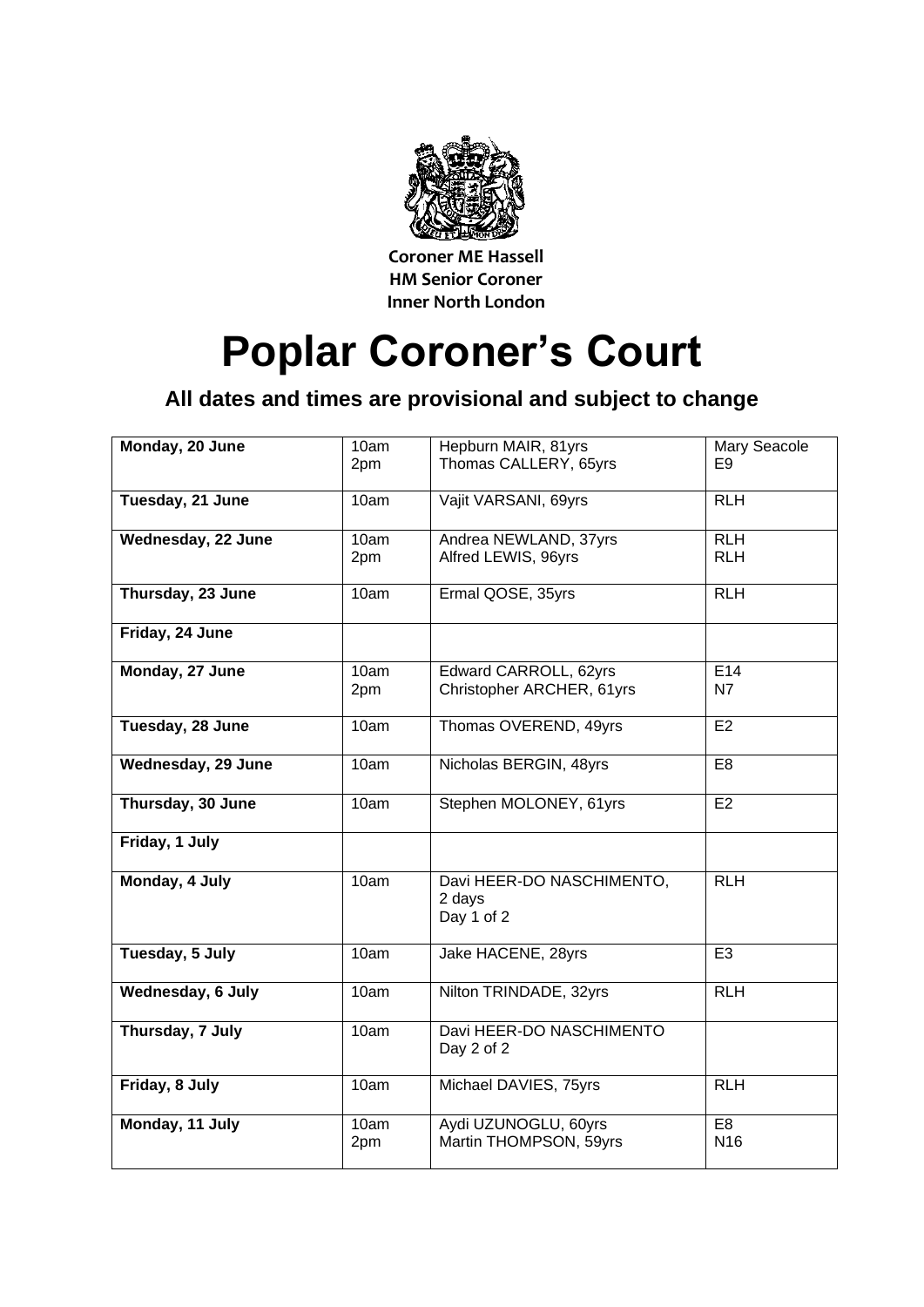| Tuesday, 12 July            |                |                                                                          |                              |
|-----------------------------|----------------|--------------------------------------------------------------------------|------------------------------|
| Wednesday, 13 July          | 10am<br>2pm    | Michalakis SOPHOCLEOUS, 81yrs<br>Umar JUGOO, 27yrs                       | <b>UCLH</b>                  |
| Thursday, 14 July           | 10am<br>2pm    | Steven SINGH, 42yrs<br>Miriam BOULIA, 33yrs                              | <b>RFH</b>                   |
| Friday, 15 July             |                |                                                                          |                              |
| Monday, 18 July             | 10am<br>2pm    | Angela FLETCHER, 59yrs<br>Michael CAHILL, 50yrs                          | <b>RLH</b><br>Homerton       |
| Tuesday, 19 July            | 10am           | Piero CELSI, 63yrs                                                       | E <sub>5</sub>               |
| Wednesday, 20 July          | 10am           | Victoria OWUSU-DURO, 68yrs                                               | <b>RLH</b>                   |
| Thursday, 21 July           | 10am<br>3pm    | Mehmet SAFFET, 77yrs<br>Elizabeth KOHLER, 72yrs                          | <b>RLH</b><br>N <sub>1</sub> |
| Friday, 22 July             | 10am           | Gloria LIBURD, 81yrs                                                     | Homerton                     |
| Monday, 25 July             | 10am           | Fathima NUZLY, 2 weeks                                                   | Homerton                     |
| Tuesday, 26 July            |                |                                                                          |                              |
| Wednesday, 27 July          | 10am           | Simona CALDARARU, 1 day                                                  | <b>RLH</b>                   |
| Thursday, 28 July           | 10am<br>1.30pm | Hilary GUEDALLA, 46yrs<br>Janett THOMPSON -<br>resumed from 5 April 2022 | E <sub>5</sub>               |
| Friday, 29 July             |                |                                                                          |                              |
| Monday, 1 August            | 10am<br>2pm    | Roselyn DURBIDGE, 74yrs<br>Liliane BABY, 42yrs                           | Homerton<br>E <sub>14</sub>  |
| <b>Tuesday, 2 August</b>    | 10am           | Paul DWYER, 51yrs                                                        | <b>RLH</b>                   |
| <b>Wednesday, 3 August</b>  | 10am           | Zachary BRETTLER, 19yrs                                                  |                              |
| Thursday, 4 August          |                |                                                                          |                              |
| Friday, 5 August            | 10am<br>2pm    | Olga BANBURY, 89yrs<br>Gary MATTHEWS, 60yrs                              | Homerton<br>E14              |
| Monday, 8 August            |                |                                                                          |                              |
| <b>Tuesday, 9 August</b>    | 10am           | Marcel BRUCHAL, 14yrs                                                    | <b>RLH</b>                   |
| <b>Wednesday, 10 August</b> | 10am<br>2pm    | Roy WAYLETT, 64yrs<br>Shahera ABOOD, 36yrs                               | <b>RLH</b><br>Homerton       |
| Thursday, 11 August         |                |                                                                          |                              |
| Friday, 12 August           |                |                                                                          |                              |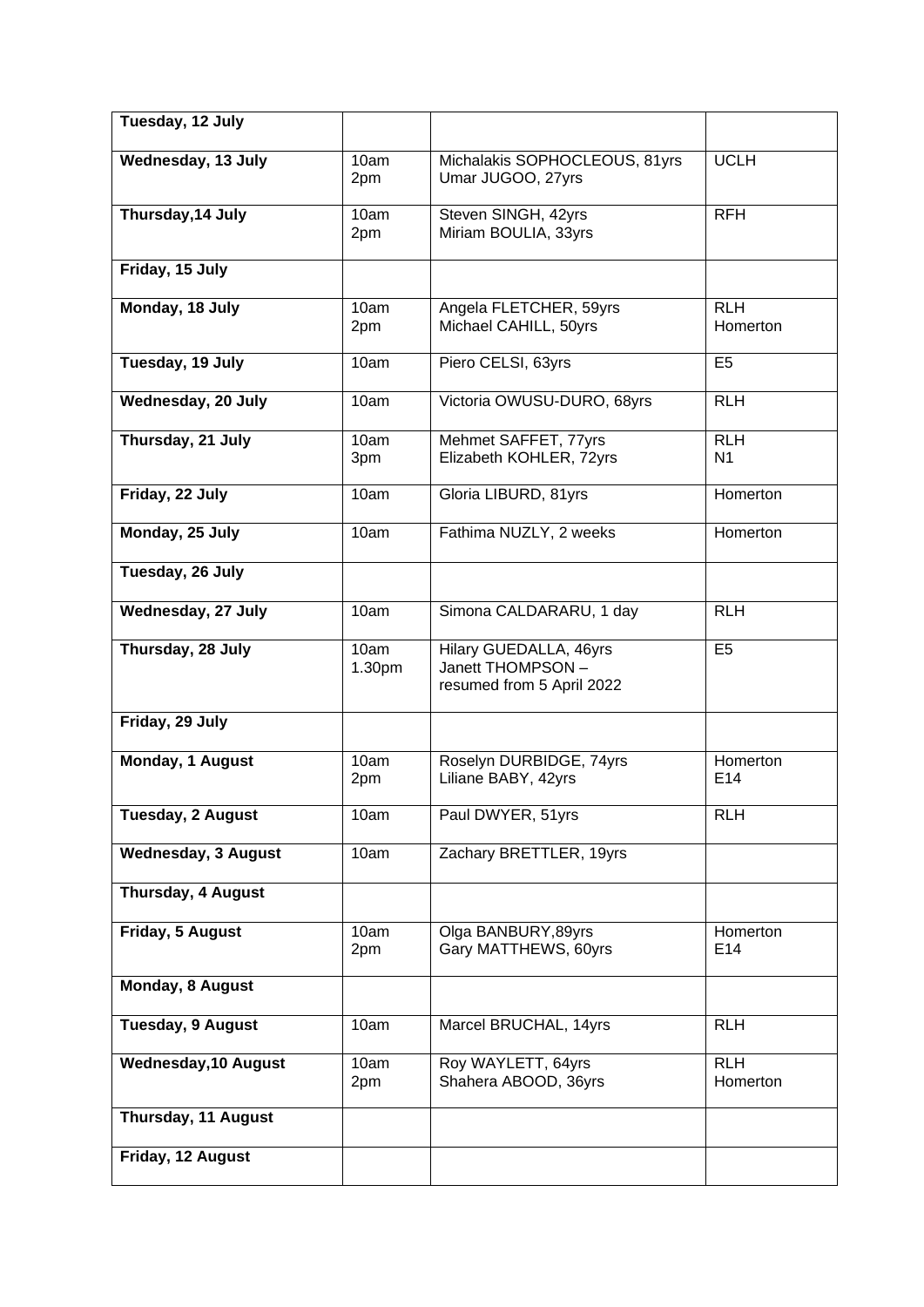| Monday, 15 August              |                |                                                   |                               |
|--------------------------------|----------------|---------------------------------------------------|-------------------------------|
| <b>Tuesday, 16 August</b>      | 10am           | Mohammed SARWAR, 74yrs                            | <b>RLH</b>                    |
| <b>Wednesday, 17 August</b>    |                |                                                   |                               |
| Thursday, 18 August            | 10am           | Reginald CAUTHERY, 82yrs                          | <b>Broomfield</b><br>Hospital |
|                                | 2pm            | Will CHAMBERLAIN, 23yrs                           | E <sub>2</sub>                |
| Friday, 19 August              |                |                                                   |                               |
| Monday, 22 August              | 10am<br>2.30pm | Roy WARE, 87yrs<br>Andrew GARDNER, 52yrs          | <b>RLH</b><br>E <sub>9</sub>  |
| Tuesday, 23 August             |                |                                                   |                               |
| <b>Wednesday, 24 August</b>    | 10am<br>2pm    | Shannon PRICE, 29yrs<br>Bernadette MASCOLL, 41yrs | <b>RLH</b><br>E1              |
| Thursday, 25 August            |                |                                                   |                               |
| Friday, 26 August              | 10am           | Benjamin BROWN, 35yrs                             |                               |
| Monday, 29 August              |                |                                                   |                               |
| <b>Tuesday, 30 August</b>      |                |                                                   |                               |
| <b>Wednesday, 31 August</b>    | 10am<br>2pm    | Brian MCCORY, 48yrs<br>Charles PARKER, 87yrs      | E2<br><b>RLH</b>              |
| Thursday, 1 September          | 10am<br>2.30pm | Jenna CHARLEMAGNE, 29yrs<br>James RATTIGAN, 62yrs | <b>RLH</b><br>N <sub>16</sub> |
| Friday, 2 September            | 10am<br>2pm    | John READ, 80yrs<br>Alan HUNTER, 78yrs            | <b>RLH</b><br><b>RLH</b>      |
| Monday, 5 September            | 10am<br>2pm    | Denis ISMAIL, 55yrs<br>Graham RESNICK, 53yrs      |                               |
| <b>Tuesday, 6 September</b>    | 10am           | Victoria TUUDAH, 75yrs                            | <b>RLH</b>                    |
| <b>Wednesday, 7 September</b>  | 10am<br>2pm    | Mikki COLBON CHESAITES, 22yrs<br>Hamdi ALI, 24yrs | N <sub>16</sub><br>E14        |
| Thursday, 8 September          | 10am<br>2pm    | Ronald GARLAND, 90yrs<br>Gordon FENN, 74yrs       | <b>RLH</b><br><b>RLH</b>      |
| Friday, 9 September            |                |                                                   |                               |
| Monday, 12 September           | 10am<br>2pm    | John LUCAS, 77yrs<br>Sean HARLOWE, 50yrs          | Homerton<br>E <sub>5</sub>    |
| Tuesday, 13 September          | 10am           | Mehmet UCAR, 78yrs                                | E9                            |
| <b>Wednesday, 14 September</b> |                |                                                   |                               |